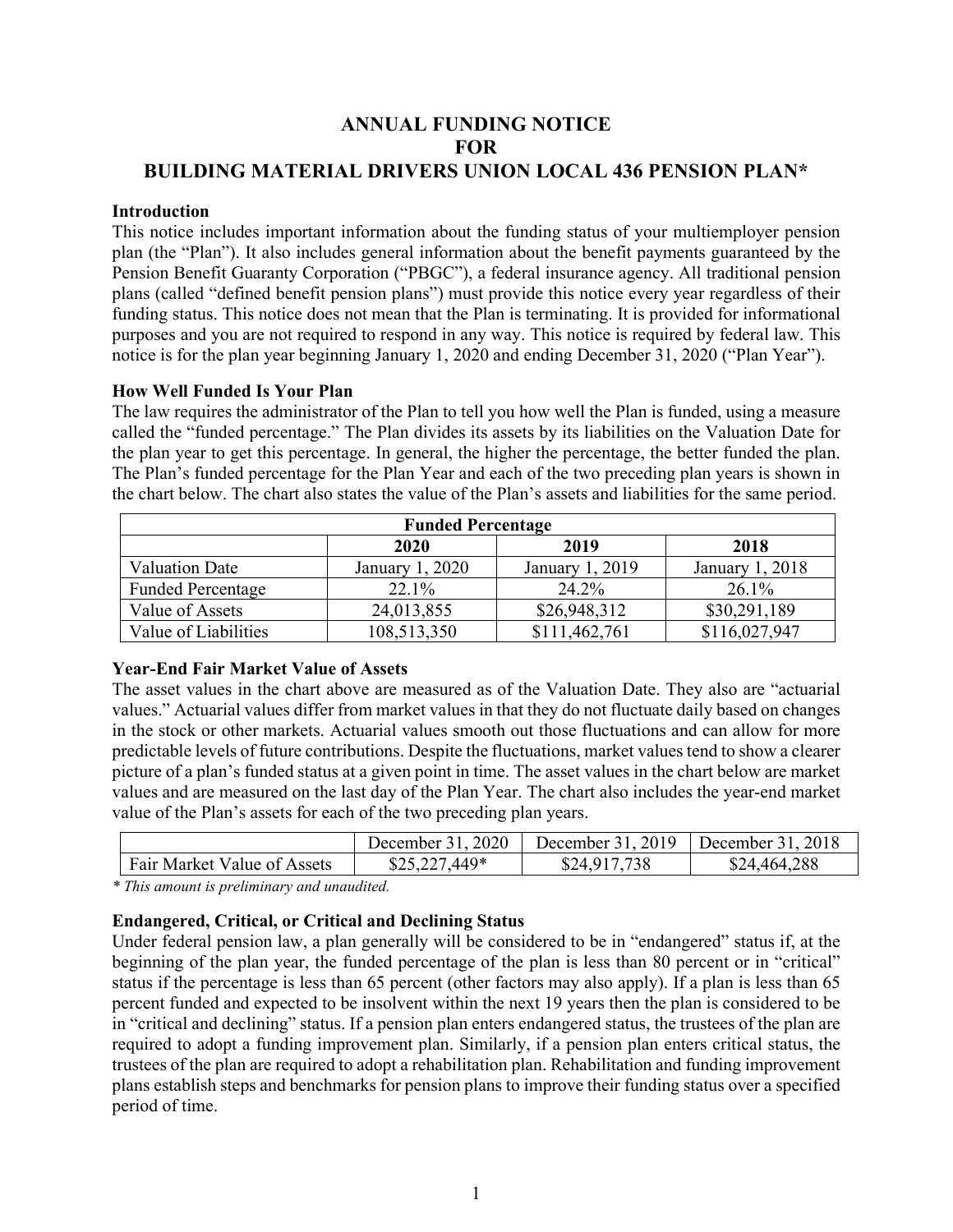The Plan was in *"*critical and declining*"* status in the Plan Year ending December 31, 2020 because the Plan is expected to be insolvent within the next 20 years. In an effort to improve the Plan's funding situation, the trustees adopted a rehabilitation plan effective November 16, 2010. This rehabilitation plan included removing adjustable benefits, increasing hourly contribution rates, and offering optional accrual rates for future benefits. The trustees have reviewed and updated the rehabilitation plan on an annual basis, as required by applicable law.

The rehabilitation period for a rehabilitation plan is generally the 10-year period beginning on the first day of the plan year following the second anniversary of the Plan's rehabilitation plan. However, since the Plan is using the so-called exhaustion option of IRC  $\frac{\xi}{3}(432(e)(3)(A)(ii)$  for complying with the requirements of the Pension Protection Act those related to the rehabilitation period do not apply. You may get a copy of the Plan's rehabilitation plan, any update to such plan, and the actuarial and financial data that demonstrate any action taken by the plan toward fiscal improvement by contacting the plan administrator.

If the Plan is in endangered, critical, or critical and declining status for the plan year ending December 31, 2020, separate notification of that status has or will be provided.

## **Participant Information**

The total number of participants and beneficiaries covered by the Plan on the valuation date was 1,572. Of this number, 116 were current employees, 931 were retired and receiving benefits, and 525 were no longer working for an employer and have a right to future benefits.

### **Funding & Investment Policies**

Every pension plan must have a procedure to establish a funding policy for plan objectives. A funding policy relates to how much money is needed to pay promised benefits. The funding policy of the Plan is to have the Plan funded by contributions made by employers pursuant to collective bargaining agreements with the unions that represent the plan's participants following the rehabilitation plan in terms of contribution and accrual levels.

Pension plans also have investment policies. These generally are written guidelines or general instructions for making investment management decisions. The investment policy of the Plan is to allocate plan assets in the following manner: 30% of its assets in domestic core equities with an allowable range of 20% to 50%, 20% of its assets in domestic small or mid cap equities with an allowable range of 0% to 30%, 10% in international equities with an allowable range of 0% to 15%, 35% in broad core fixed income with an allowable range of 20% to 40%, and 5% in real estate investments with an allowable range of 0% to 15%.

Under the Plan's investment policy, the Plan's assets were allocated among the following categories of investments, as of the end of the Plan Year. These allocations are percentages of total assets:

| <b>Asset Allocations</b><br>Percentage |                                                              |       |
|----------------------------------------|--------------------------------------------------------------|-------|
|                                        | 1. Cash (Interest bearing and non-interest bearing)          | 6.28% |
|                                        | U.S. Government securities                                   |       |
| 3.                                     | Corporate debt instruments (other than employer securities): |       |
|                                        | Preferred                                                    |       |
|                                        | All other                                                    |       |
|                                        | Corporate stocks (other than employer securities):           |       |
|                                        | Preferred                                                    |       |
|                                        | Common                                                       |       |
|                                        | Partnership/joint venture interests                          |       |
| 6.                                     | Real estate (other than employer real property)              |       |
|                                        | 7. Loans (other than to participants)                        |       |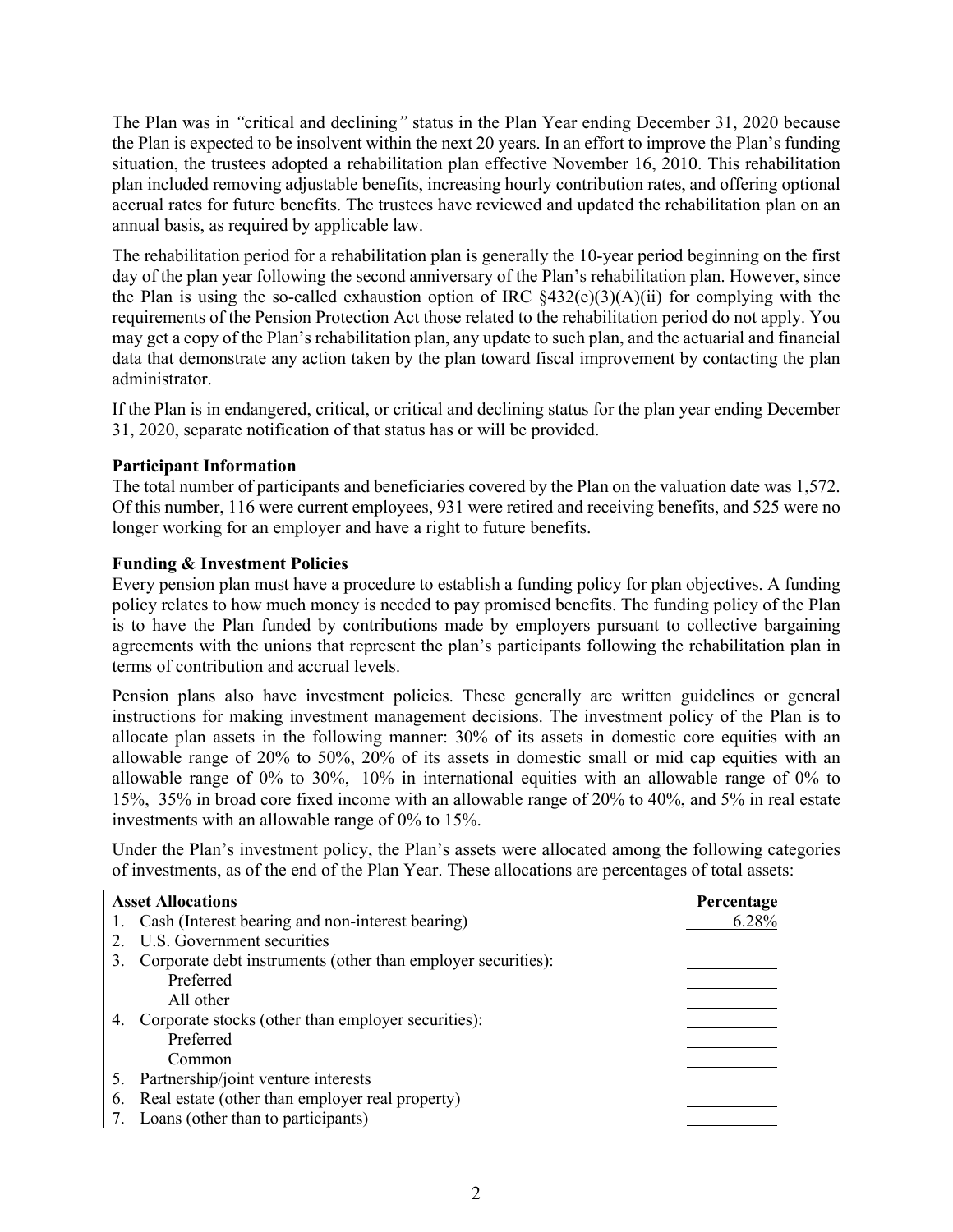| Participant loans<br>8.                                                          |        |
|----------------------------------------------------------------------------------|--------|
| 9. Value of interest in common/collective trusts                                 | 4.21%  |
| 10. Value of interest in pooled separate accounts                                |        |
| 11. Value of interest in 103-12 investment entities                              |        |
| 12. Value of interest in registered investment companies (e.g., mutual funds)    | 88.46% |
| 13. Value of funds held in insurance co. general account (unallocated contracts) |        |
| 14. Employer-related investments:                                                |        |
| <b>Employer Securities</b>                                                       |        |
| Employer real property                                                           |        |
| 15. Buildings and other property used in plan operation                          |        |
| 16. Other                                                                        | 1.05%  |

For information about the plan's investment in any of the following types of investments as described in the chart above – common/collective trusts, pooled separate accounts, or 103-12 investment entities – contact the Plan administrator at the address at the end of this notice.

## **Right to Request a Copy of the Annual Report**

Pension plans must file annual reports with the US Department of Labor. The report is called the "Form 5500." These reports contain financial and other information. You may obtain an electronic copy of your Plan's annual report by going t[o www.efast.dol.gov](http://www.efast.dol.gov/) and using the search tool. Annual reports also are available from the US Department of Labor, Employee Benefits Security Administration's Public Disclosure Room at 200 Constitution Avenue, NW, Room N-1513, Washington, DC 20210, or by calling 202.693.8673. Or you may obtain a copy of the Plan's annual report by making a written request to the plan administrator. Annual reports do not contain personal information, such as the amount of your accrued benefit. You may contact your plan administrator if you want information about your accrued benefits. Your plan administrator is identified below under "Where To Get More Information."

## **Summary of Rules Governing Insolvent Plans**

Federal law has a number of special rules that apply to financially troubled multiemployer plans that become insolvent, either as ongoing plans or plans terminated by mass withdrawal. The plan administrator is required by law to include a summary of these rules in the annual funding notice. A plan is insolvent for a plan year if its available financial resources are not sufficient to pay benefits when due for that plan year. An insolvent plan must reduce benefit payments to the highest level that can be paid from the plan's available resources. If such resources are not enough to pay benefits at the level specified by law (see Benefit Payments Guaranteed by the PBGC, below), the plan must apply to the PBGC for financial assistance. The PBGC will loan the plan the amount necessary to pay benefits at the guaranteed level. Reduced benefits may be restored if the plan's financial condition improves.

A plan that becomes insolvent must provide prompt notice of its status to participants and beneficiaries, contributing employers, labor unions representing participants, and PBGC. In addition, participants and beneficiaries also must receive information regarding whether, and how, their benefits will be reduced or affected, including loss of a lump sum option.